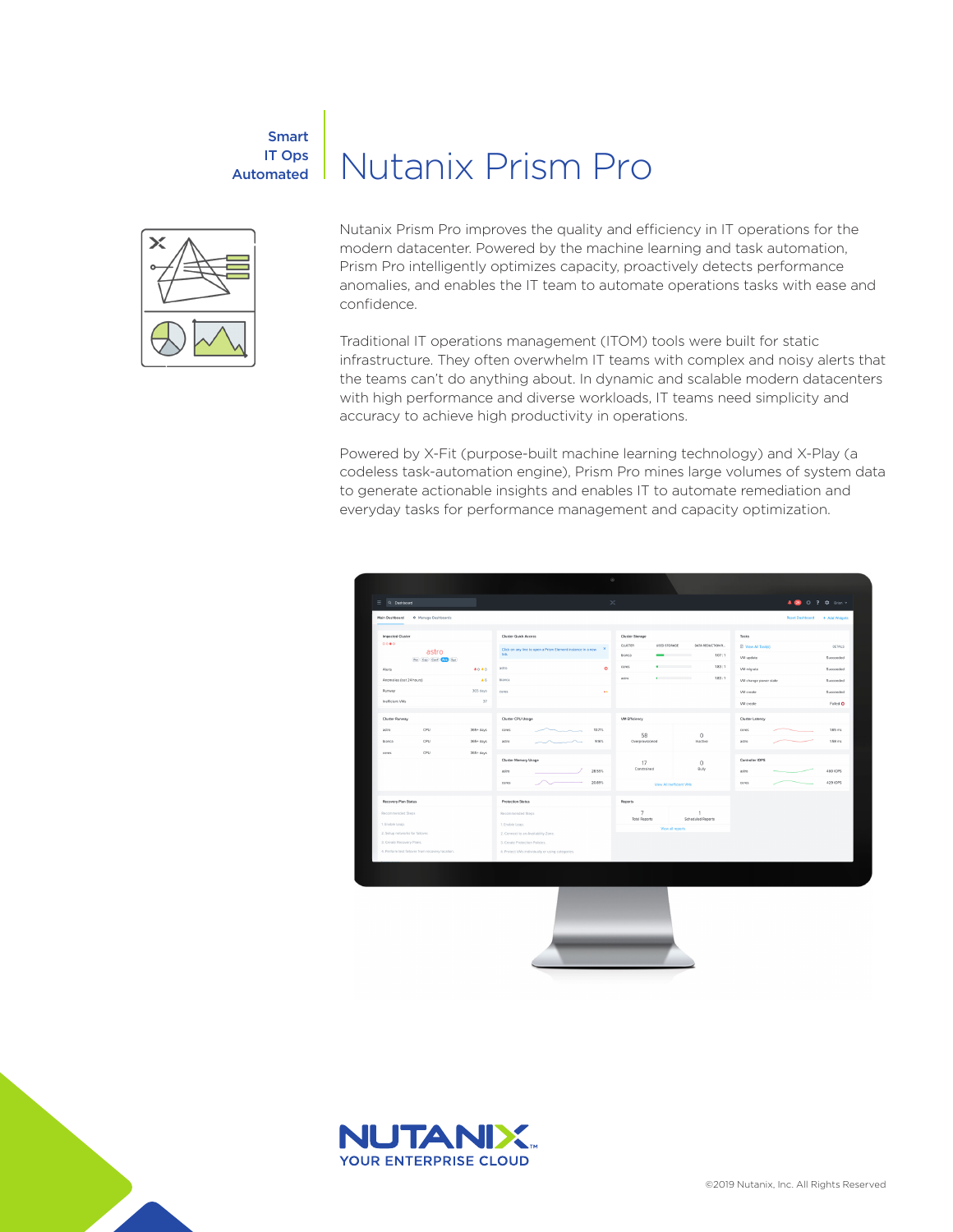| 365+ days                                                          | <b>Bridge</b><br>As instructions<br>post to                                                 | RA COUNCERTS - Blune Council (FASTER) - |
|--------------------------------------------------------------------|---------------------------------------------------------------------------------------------|-----------------------------------------|
| <b>BAY GOTS</b><br><b>Being Bureau</b>                             | <b>COMPANY</b>                                                                              |                                         |
| MAIN FALSE IN<br><b>INDIA</b>                                      |                                                                                             |                                         |
| <b>MO EAST</b><br>Money of                                         | $\sim$ 10                                                                                   |                                         |
| orrego<br><b>WASHINGTON</b>                                        | <b>Strip</b>                                                                                |                                         |
|                                                                    | 3.78                                                                                        |                                         |
| Arkan analyzini reference:<br><b>WAS FRAMED FOR ANY</b>            | 8.78                                                                                        |                                         |
| Connacterian                                                       | <b>START</b><br><b>MARKET</b><br><b>TOM</b><br><b>ALCOHOL</b><br><b>MAYS</b><br><b>ROYA</b> | an un-                                  |
| ALAUT WALLINTS<br>Grand seven and day for four                     | The excitering served decay effective at the deste level leving description of a cas-       |                                         |
| permet conclus for correlated<br>products between these forest on- | <b>Since</b>                                                                                | · Acces Beneficture                     |
| marked to private computation.<br><b>Service</b>                   | · Anymed State                                                                              | 19.58                                   |
| <b>Serbana</b>                                                     | <b><i><u>Our inner</u></i></b>                                                              | pacts.                                  |
|                                                                    | · Inspiration                                                                               | cerre                                   |
|                                                                    | <b>B</b> School Using                                                                       | one                                     |
|                                                                    |                                                                                             |                                         |

## **AUTOMATED OPTIMIZATION**

Prism Pro includes a powerful application and VM-centric capacity forecast, planning, and optimization engine powered by Nutanix's X-Fit and X-Play technologies.

- Capacity Behavior Analytics: Predictive analysis of capacity usage and trends based on workload behavior enabling pay-as-you-grow scaling.
- Capacity Optimization: Inefficiency detection in resource usage and automated optimization of VM sizing based on VM behavioral analysis
- Just-in-Time Forecast: Capacity expansion forecast to meet future workload growth

### **PROACTIVE REMEDIATION**

Powered by Nutanix's X-Fit and X-Play technologies, Prism Pro learns the real-time performance behavior of VMs, detects anomalies automatically, and enables the IT team to automate remediation.

- Anomaly Detection: Predictive monitoring based on behavioral analysis to generate actionable signals and provide early warnings.
- Bottleneck Detection: Intelligent detection of VM performance bottleneck using machine learning.
- Remediation Actions: Using X-Play, IT team can create playbooks for common remediation or troubleshooting steps. Those playbooks can be triggered automatically based on the alert polices.

#### **OPERATIONAL AUTOMATION**

Prism Pro's X-Play links intelligent signal with automated actions. With a few clicks, IT team can automate their day-to-day operational tasks. They can build the automation and improve the operations productivity with ease and confidence and zero coding

- Codeless Task Automation: A super-glue that ties an actionable signal to an automated remediation or operations task.
- Action Gallery: A collection of out-of-the-box actions for notification, VM management, reporting, and scheduling. It also includes the REST and script actions that can connect to your existing tools and systems.
- Centralized Upgrade: One-click upgrades to hundreds of clusters without service disruption.





 $\begin{array}{l} \begin{array}{l} \mbox{for $n=1$}\\ \mbox{for $n=1$}\\ \mbox{for $n=1$}\\ \mbox{for $n=1$}\\ \mbox{for $n=1$}\\ \mbox{for $n=1$}\\ \mbox{for $n=1$}\\ \mbox{for $n=1$}\\ \mbox{for $n=1$}\\ \mbox{for $n=1$}\\ \mbox{for $n=1$}\\ \mbox{for $n=1$}\\ \mbox{for $n=1$}\\ \mbox{for $n=1$}\\ \mbox{for $n=1$}\\ \mbox{for $n=1$}\\ \mbox{for $n=1$}\\ \mbox{for $n=1$}\\ \mbox{for $n=$